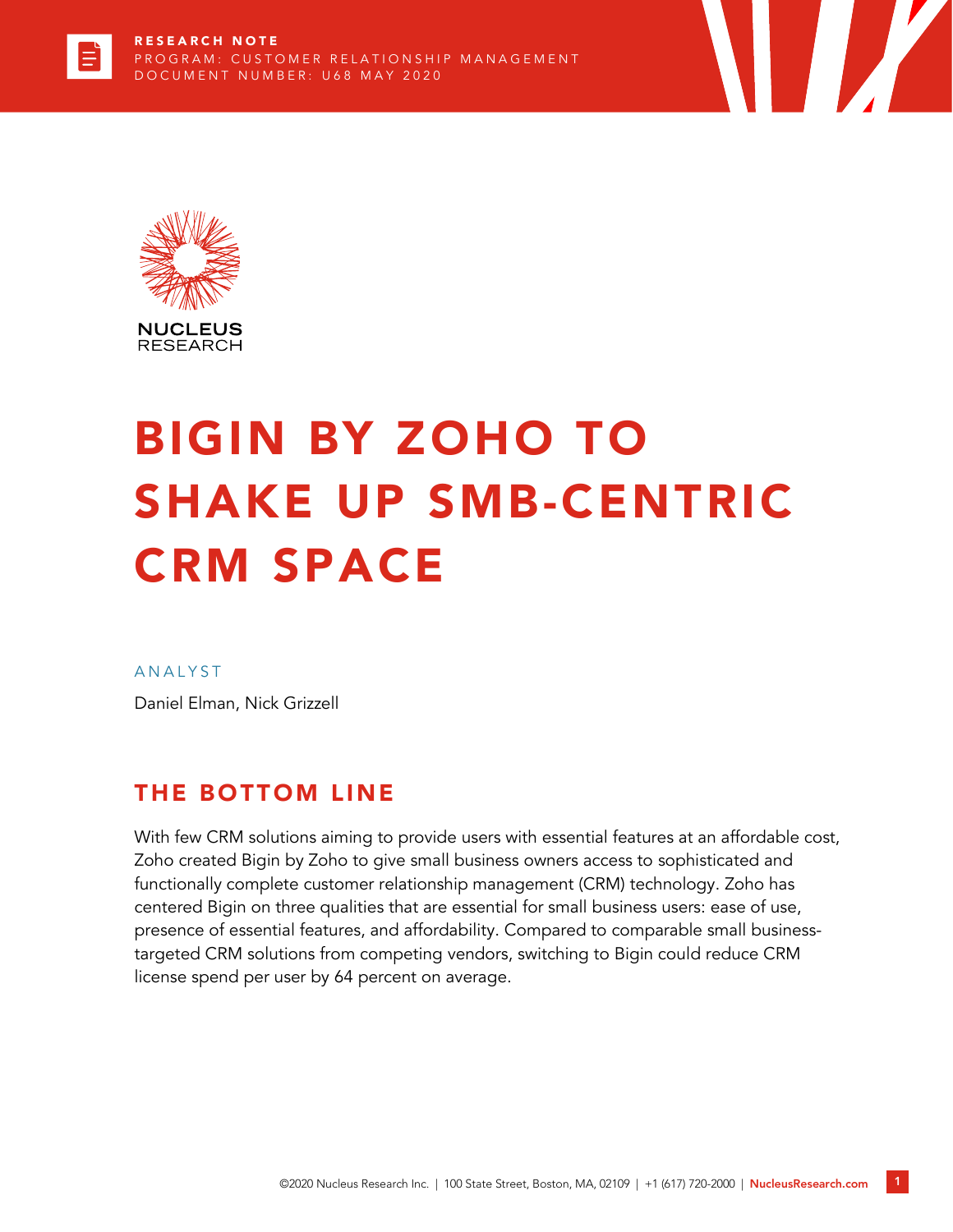## BIGIN BY ZOHO

While searching for the correct CRM solution, many small business owners must sacrifice functionality for cost savings as many CRM solutions will lock essential features behind additional subscription costs. Recently, Zoho unveiled a

new CRM solution that brings essential CRM functionalities to small businesses at an extremely affordable cost. Bigin by Zoho supplies users with a pipeline-centric CRM solution enabling small businesses to manage essential pipeline and contact information. Zoho created Bigin to combat the discrepancy in price models for small businesses and the CRM solution is built with a simplistic and pipeline-based design to allow for quick adoption within rapidly scaling companies. Bigin

Switching to Bigin could reduce CRM license spend by 64 percent, on average

contains all the essential functionality needed to run a pipeline-centric sales organization. It includes marketing automation, analytics and customizable dashboards, process management, inventory management, integration, and team collaboration capabilities like visibility to sales activity for managers and the ability to manually assign leads (or automatically route them to a particular agent based on workflow triggers). Zoho has centered Bigin on three qualities that are essential for small business users: ease of use, essential features, and affordability. Furthermore, Bigin is supported on iOS and Android for mobile use offering the same simplicity and flexibility across all devices. Unlike many CRM applications which are primarily intended for viewing information within the CRM, Bigin allows users to update records or add notes from within the app. This is particularly important for traveling salespeople who are often on-the-go visiting accounts and require mobile access.

With ease-of-use, Bigin aims to focus on a spreadsheet-like design allowing users to have a certain familiarity when transitioning to the new CRM solution. The sign-up and set up process takes less than 30 minutes and requires no training for new users saving companies invaluable amounts of time and money usually spent on training and configuration of a new solution. Contact information is organized with essential information about email addresses, work phone numbers, mobile phone numbers, and addresses. Additionally, Bigin provides an overview of currently open deals and activities between the company and the client along with a description of how long the customer has been connected with the company and all historical information relating to any correspondence with the contact. For sales, Bigin summarizes the number of total deals, open deals, and won or lost deals with metrics to measure how far along the deal currently is from qualification to value proposition and finally to closing.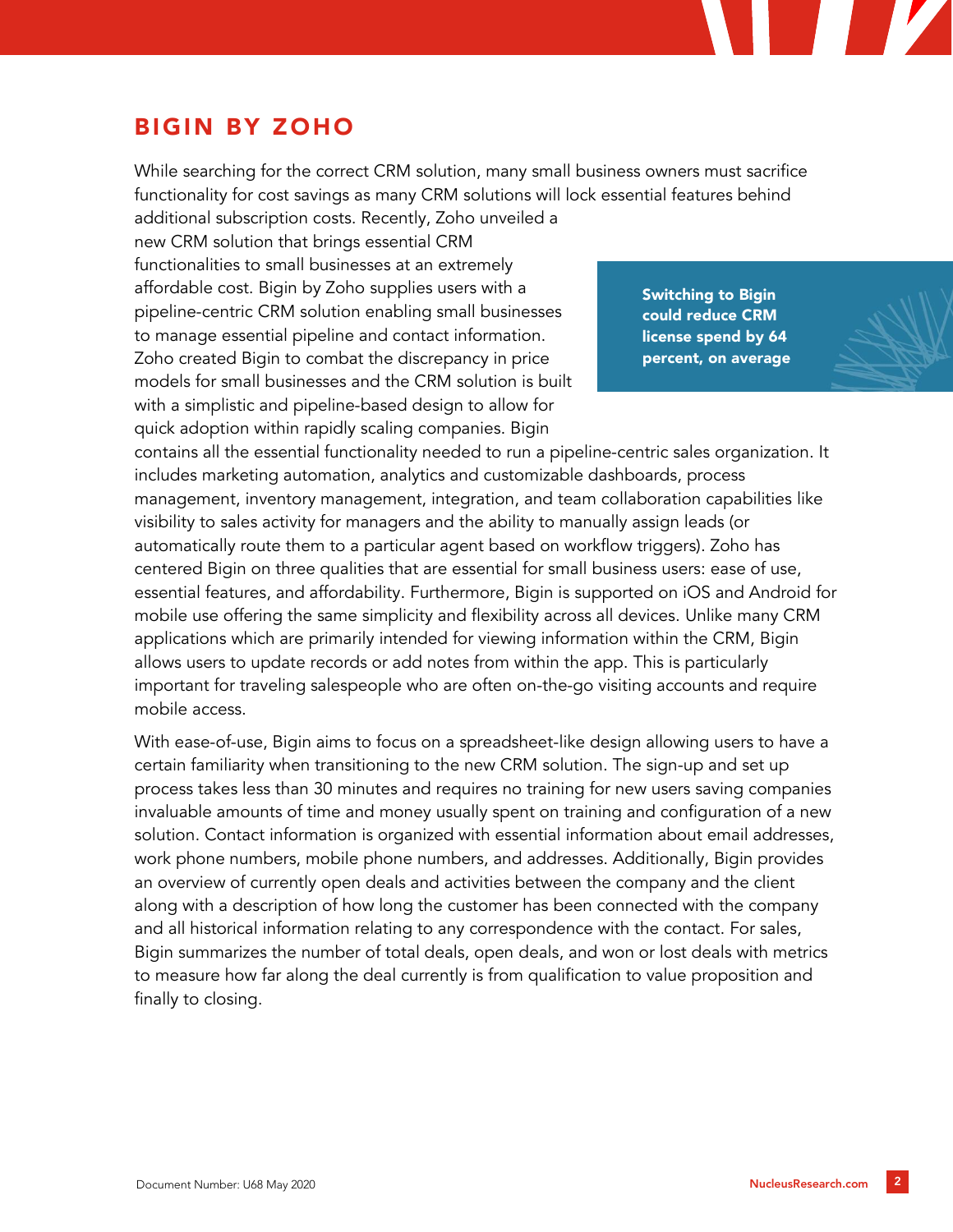For Bigin, Zoho also wants to focus on the right feature set to help small businesses fully understand customer operations. Bigin offers multiple pipelines using both a traditional list view and the popular kanban view (where deals are shown as tiles on a grid organized by pipeline stage), allowing users to create up to five different pipelines, accommodating the various common sales tactics like digital and inside sales which have different requirements, deal stages, and contacts. Many competing products do not allow the customer to customize their pipeline to fit the CRM to their unique sales processes; further, most don't support different types of pipelines. This means a different CRM system or instance (with different configuration) is needed to support the different sales groups. Looking at the sales pipeline,

Bigin enables users to create and embed web forms for lead capture with drag-and-drop format, no coding required. This allows the CRM to be dynamically updated as it's used, and lends well to leveraging automation capabilities as the completion of a form can trigger an action for the assigned sales agent. Telephony is a built-in feature providing automatic call logging, one-click calling, and full integration of a PBX vendor from the Zoho PhoneBridge Marketplace. Bigin streamlines workflow processes with callable triggers for emails, tasks, and updated fields. For closing deals, sales teams can use out-of-the-box visualization tools and dashboards to create charts and graphs highlighting KPI metrics. Additionally, Bigin offers full integration with Office 365, Zapier, Google, and a variety of Zoho applications.

Zoho successfully created an affordable CRM solution for small business owners without locking essential features behind an additional charge. With over 250 companies already having deployed Bigin by Zoho, the solution is already to enabling small businesses with increased sales team productivity, enhanced customer visibility, and streamlined business operations with little to no training required. Particularly given the current fiscal climate where companies are looking critically at the value delivered by their IT investments, companies that succeed need to deliver value-add technology that is simple to maintain and quick to deploy. Bigin stands out as the most affordable CRM solution for small businesses when compared to SMB-focused CRM products from competitors such as Salesforce, Insightly, Pipedrive, and Copper.

### LOOKING AHEAD

With the current economic climate causing companies to pause or rethink their IT spends, the timing is perfect for Zoho to announce Bigin. It caters smaller businesses, precisely the customer demographic that is disproportionately being affected by the shutdown orders. As a long-term strategy to fuel future growth, attracting customers as they are small and